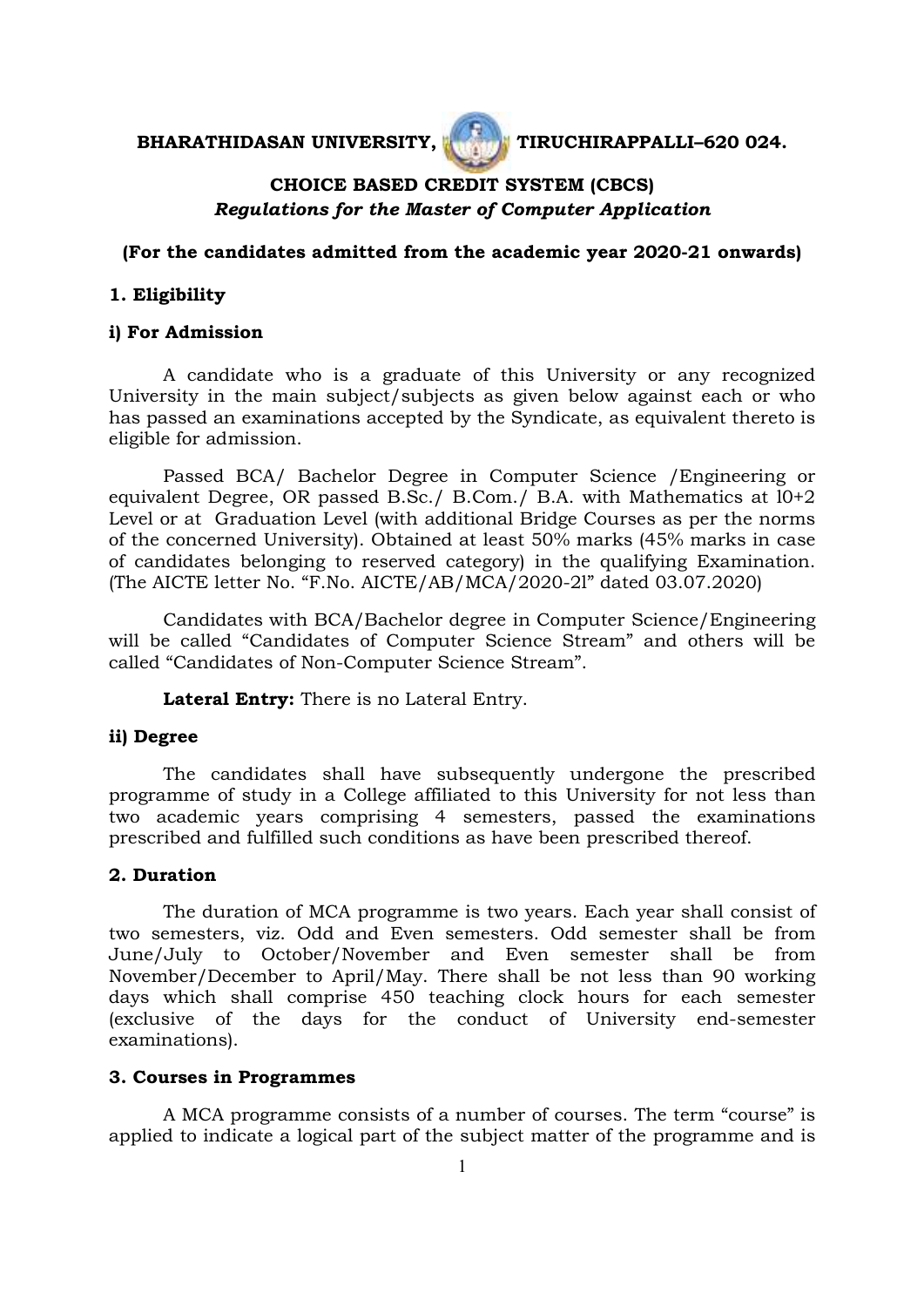invariably equivalent to the subject matter of a "paper" in the conventional sense. The following are the various categories of the courses suggested for the MCA programmes.

- i. For MCA (Computer Science Stream Candidates), Core Courses (CC) 13, Core Practical  $(CP)$  – 6, Core Elective  $(CE)$  – 4 and Project Work – 1.
- ii. For MCA (Non-Computer Science Stream Candidates), Core Courses (CC) 13, Core Practical (CP) – 6, Core Elective (CE) – 4, Bridge Course (BC) – 6, Bridge Practical – 3 and Project Work – 1.

#### **4. Project**

Each candidate shall be required to take up a Project Work and submit it at the end of the final year. The Head of the Department shall assign the Guide who, in turn, will suggest the Project Work to the student in the beginning of the final year. A copy of the Project Report will be submitted to the University through the Head of the Department on or before the date fixed by the University.

The Project will be evaluated by an internal and an external examiner nominated by the University. The candidate concerned will have to defend his/her Project through a Viva-voce.

#### **5. Semesters**

In each semester, Courses are offered in 15 teaching weeks and the remaining 5 weeks are to be utilized for conduct of examinations and evaluation purposes. Each week shall have 30 working hours spread over 5/6 days a week.

## **6. Credits**

The term "Credit" refers to the weightage given to a course, usually in relation to the instructional hours assigned to it. For instance, four/five hour Course is assigned four credits for theory courses and two credits are assigned for three hours laboratory courses. However, in no instance the credits of a Course can be greater than the hours allotted to it.

The total minimum credits required for awarding M.C.A is 90 or 120. The candidates of Computer Science stream will have 90 credits and candidates of Non-Computer Science stream (with Bridge Course) will have 120 credits for the MCA Programme.

#### **7. Course**

Each Course is designed with lectures/tutorials/laboratory or field work/seminar/ practical training/assignments/term paper or report writing etc., to meet effective teaching and learning requirements.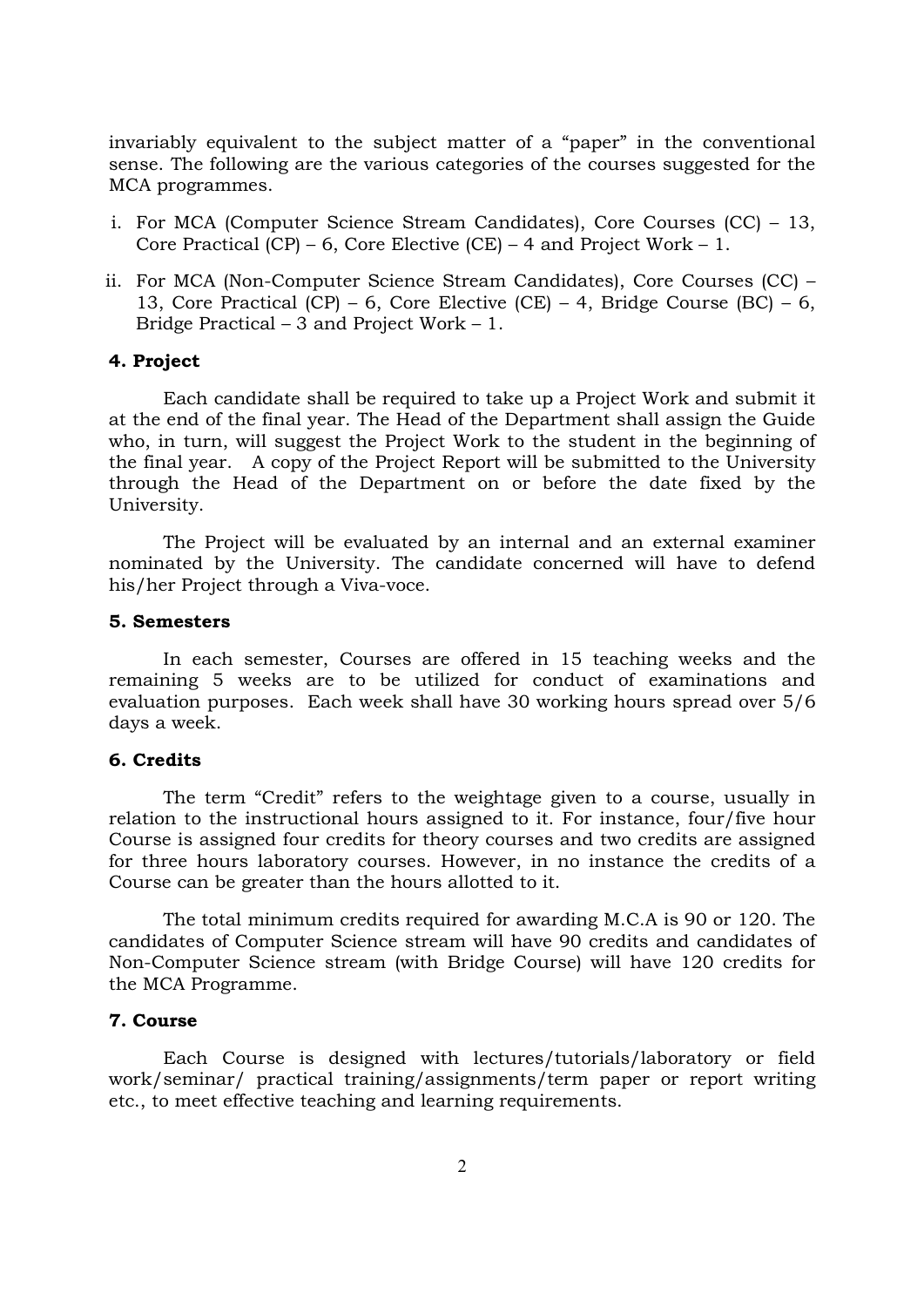#### **8. Examinations**

- i. There shall be examinations at the end of each semester, for odd semesters in the month of October/November; for even semesters in April/May.
- ii. A candidate who does not pass the examination in any course(s) may be permitted to appear in such failed course(s) in the subsequent examinations to be held in October/November or April/May. However, candidates who have arrears in Practicals shall be permitted to appear for their arrears in Practical examination only along with Regular Practical examination in the respective semester. This clause is applicable to Courses of 'Bridge Course' also.
- iii. A candidate should get registered for the first semester examination. If registration is not possible owing to shortage of attendance beyond condonation limit/regulation prescribed OR belated joining OR on medical grounds, the candidates are permitted to move to the next semester. Such candidates shall re-do the missed semester after completion of the course.
- iv. Viva-voce: Each candidate shall be required to appear for Viva-voce Examination in defence of the Project only.
- v. For the Project Report, the maximum marks will be 80 percent and for the Viva-voce is 20 percent.
- vi. The results of all the examinations will be published through the College where the student underwent the Course as well as through University Website. In the case of private candidates, the results will be published through the Centres in which they appeared for the examinations as well as through University Website.

## **9. Condonation**

Students must have 75% of attendance in each semester to appear for the examination. Students who have attendance between 65% and 74% shall apply for condonation in the prescribed form with the prescribed fee. Students who have attendance between 50% and 64% shall apply for condonation in prescribed form with the prescribed fee along with the Medical Certificate.

Students who have attendance below 50% are not eligible to appear for the examination. They shall re-do the semester(s) after completion of the Programme (i.e. 2 years).

## **10. Question Paper Pattern**

| Section A : 10 Questions $x$ 2 Marks = 20 Marks |                      |                                |  |  |  |
|-------------------------------------------------|----------------------|--------------------------------|--|--|--|
|                                                 |                      | (Two questions from each unit) |  |  |  |
| $\sim$                                          | $\sim$ $\sim$ $\sim$ |                                |  |  |  |

- Section B : 5 Questions  $x$  5 Marks = 25 Marks (Internal Choice and one set of questions from each unit)
- Section C : 3 Questions x 10 Marks = 30 Marks (Answer any three out of 5 questions and one question from each unit)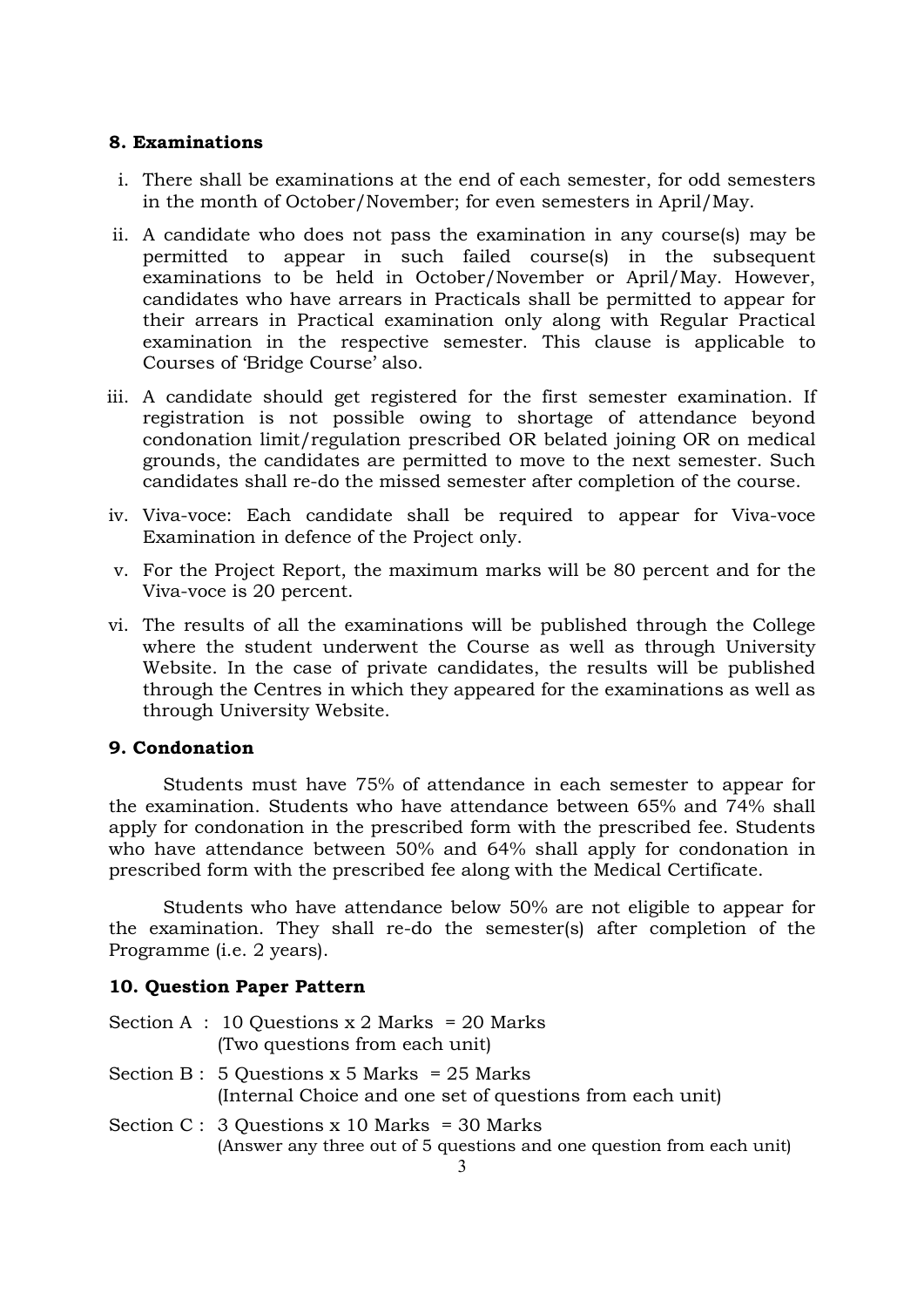#### **11. Evaluation**

The performance of a student in each Course is evaluated in terms of percentage of marks with a provision for conversion to grade points. Evaluation for each Course shall be done by a continuous internal assessment (CIA) by the Course teacher concerned as well as by an end semester examination and will be consolidated at the end of the semester. The components for continuous internal assessment are:

| <b>Theory</b>                                            |                                                    | <b>Practical</b>                                                       |                                      |
|----------------------------------------------------------|----------------------------------------------------|------------------------------------------------------------------------|--------------------------------------|
| Best 2 tests out of 3<br>Seminar<br>Assignments<br>Total | - 15 Marks<br>- 5 Marks<br>- 5 Marks<br>- 25 Marks | Continuous performance - 20 Marks<br>Model practical<br>Record<br>Viva | - 10 Marks<br>- 5 Marks<br>- 5 Marks |
|                                                          |                                                    | Total                                                                  | - 40 Marks                           |

Attendance need not be taken as a component for continuous assessment, although the students should secure a minimum of 75% attendance in each semester. In addition to continuous evaluation component, the end semester examination, which will be a written-type examination of atleast 3 hours duration, would also form an integral component of the evaluation. The ratio of marks allotted to continuous internal assessment and to end semester examination is 25:75. The evaluation of laboratory component, wherever applicable, will also be based on continuous internal assessment and on an end-semester practical examination with 40:60 ratio.

#### **12. Passing Minimum**

A candidate shall be declared to have passed in each course if he/she secures not less than 40% marks in the University Examinations and 40% marks in the CIA and not less than 50% in the aggregate, including CIA and University Examinations marks.

Candidates who have secured the pass marks in the end-semester Examination (U.E.) and in the CIA, but failed to secure the aggregate minimum pass mark (U.E. + C.I.A.) are allowed to secure aggregate minimum pass mark by appearing for University Examination only.

Candidates who have failed in the Internal Assessment are permitted to appear for their Internal Assessment marks in the **subsequent semesters** (2 chances will be given) by writing the CIA tests and assignments.

A candidate shall be declared to have passed in the Project work if he/she gets not less than 40% in each of the Project Report and Viva-voce but not less than 50% in the aggregate of both the marks for Project Report and Viva-voce.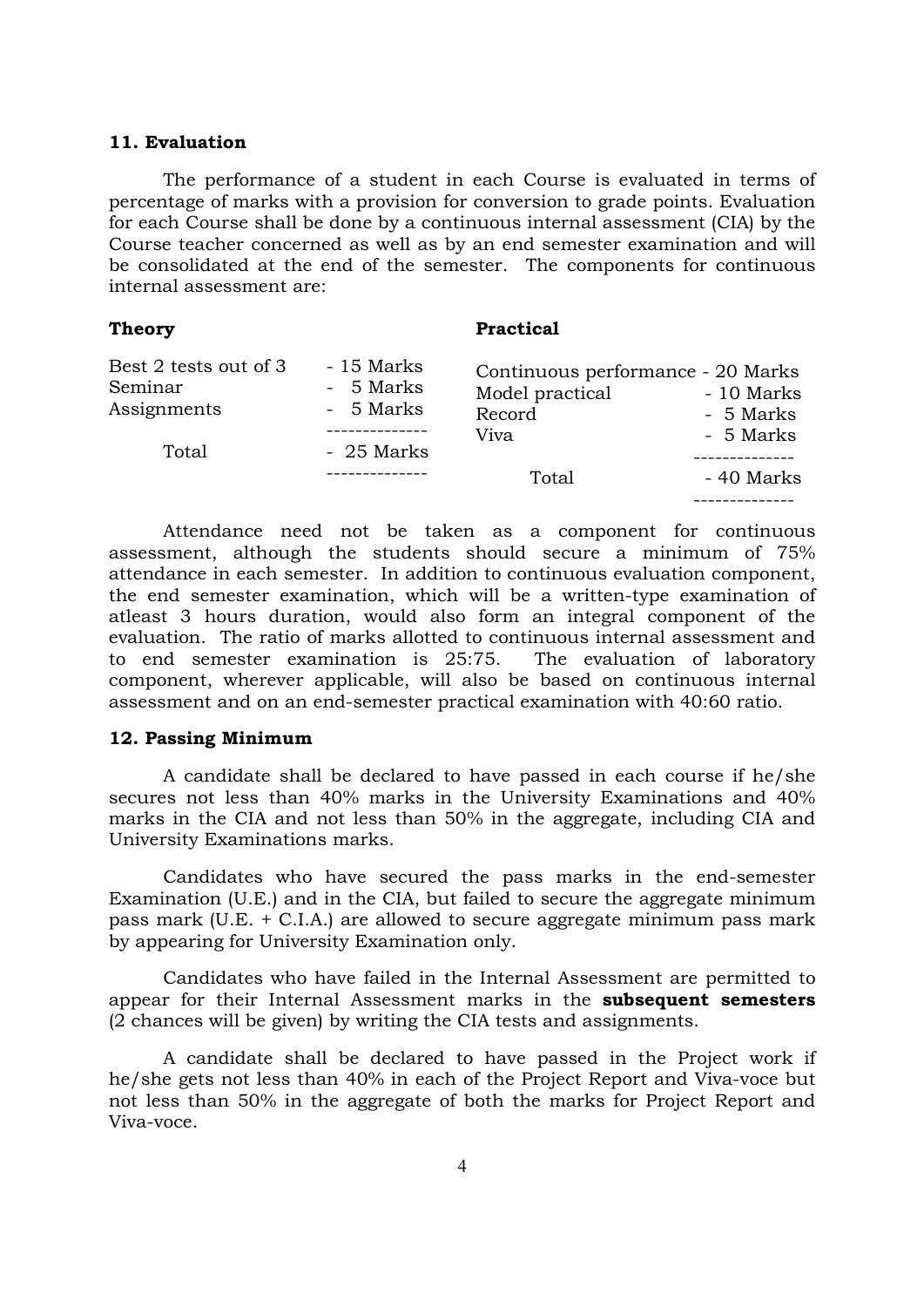A candidate who gets less than 40% in the Project must resubmit the Project Report. Such candidates need to defend the resubmitted Project at the Viva-voce within a month. A maximum of 2 chances will be given to the candidate.

#### **13. Conferment of the Master's Degree**

A candidate shall be eligible for the conferment of the Degree only after he/she has earned the minimum required credits for the Programme prescribed there for 90 credits for candidates of Computer Science stream or 120 credits for candidates of Non-Computer Science stream.

## **14. Ranking : University Rank Examination**

- 1. The University Rank Examination shall be conducted for the toppers (First Rankers) of all the colleges (having passed their examinations in the first appearance within the prescribed duration of the programme) including autonomous / non-autonomous streams and they are required to write two examinations. Absence from an examination shall not be taken as an attempt.
- 2. The question papers of the examinations comprise objective type questions covering the core courses in each of the Programmes generally followed by both autonomous / non-autonomous streams.
- 3. The top scorers in this University Rank Examination would be declared as University Rank Holders, irrespective of their grades in their respective University end semester examinations.
- 4. Rank Certificate will be issued for a Programme as follows
	- a) Only THREE Ranks if the students strength is below 20.
	- b) Only FIVE Ranks if the students strength is above 20 but below 50.
	- c) Only TEN Ranks where the students strength exceeds 50 but is less than 100.
	- d) Only 20 Ranks if the students strength is 100 and above.
	- e) The student's strength of the course concerned will be indicated in the Rank Certificates.

#### **15. Self-Financing Stream**

The above regulations shall be applicable for the candidates undergoing the programmes in Self-Financing Stream also.

## **16. Grievance Redressal Committee**

The College shall form a Grievance Redressal Committee for each Course in each Department with the Course Teacher and the HOD as the members. This Committee shall solve all grievances relating to the students Continuous Internal Assessment marks.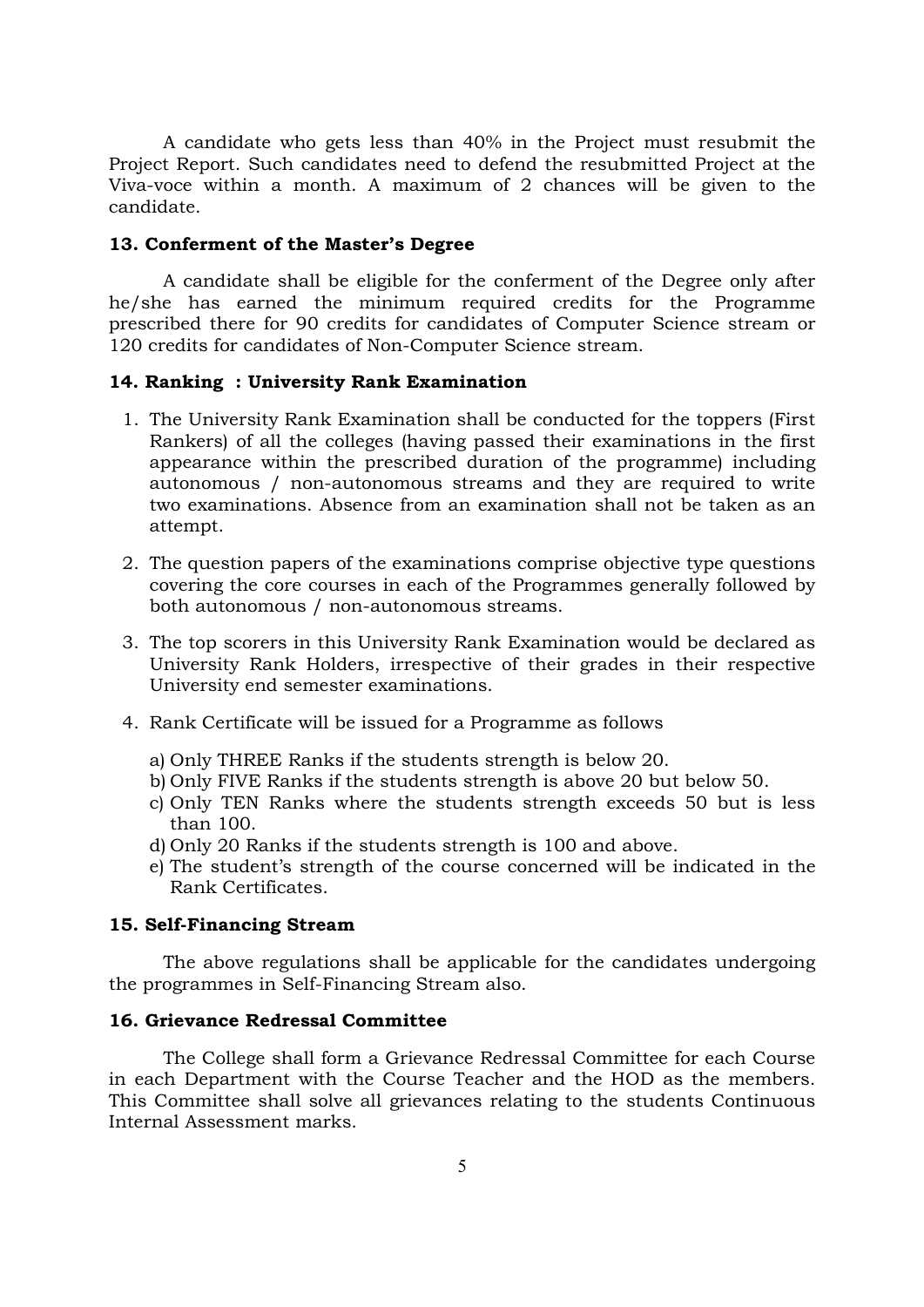#### **17. Transfer of Credits**

Students are permitted to transfer their Course credits, wherever applicable, from Centre for Distance Education (CDE) of Bharathidasan University to Regular Stream and vice-versa.

#### **18. Revision of Regulations and Curriculum :**

The University may from time to time revise, amend and change the regulations and the curriculum, if found necessary.

## **19. Grading System**

#### **1. Grading**

Once the marks of the CIA and the end-semester examination for each of the courses are available, they will be added. The marks thus obtained, will then be graded as per the scheme provided in Table 1.

From the second semester onwards the total performance within a semester and the continuous performance starting from the first semester are indicated by **Semester Grade Point Average (GPA)** and **Cumulative Grade Point Average (CGPA),** respectively. These two are calculated by the following formulae :

$$
\mathbf{GPA} = \begin{array}{ccc}\n\text{n} & \text{n} & \text{n} \\
\sum C_i G_i & \text{j=1} & \text{WAM (Weighted Average Marks)} = \text{n} \\
\sum C_i & \text{j=1} & \text{j=1}\n\end{array}
$$

where  ${}^{c}C_{i}$  is the Credit earned for the Course i;  ${}^{c}G_{i}$  is the Grade Point obtained by the student for the Course i . 'M' is the Marks obtained for the course i and 'n' is the number of Courses **passed** in that semester.

**CGPA**= Average GPA of all the Courses starting from the first semester to the current semester.

#### **2. Classification of Final Results**

- (i) The classification of final results shall be based on the CGPA, as indicated in Table 2.
- (ii) For the purpose of Classification of Final Results, the candidates who earn the CGPA 9.00 and above shall be declared to have qualified for the Degree as "Outstanding". Similarly, the candidates who earn the CGPA between 8.00 and 8.99, 7.00 and 7.99, 6.00 and 6.99, and 5.00 and 5.99 shall be declared to have qualified for their Degree in the respective programmes as "Excellent", "Very Good", "Good", and "Above Average" respectively.
- (iii) Absence from an examination shall not be taken as an attempt.